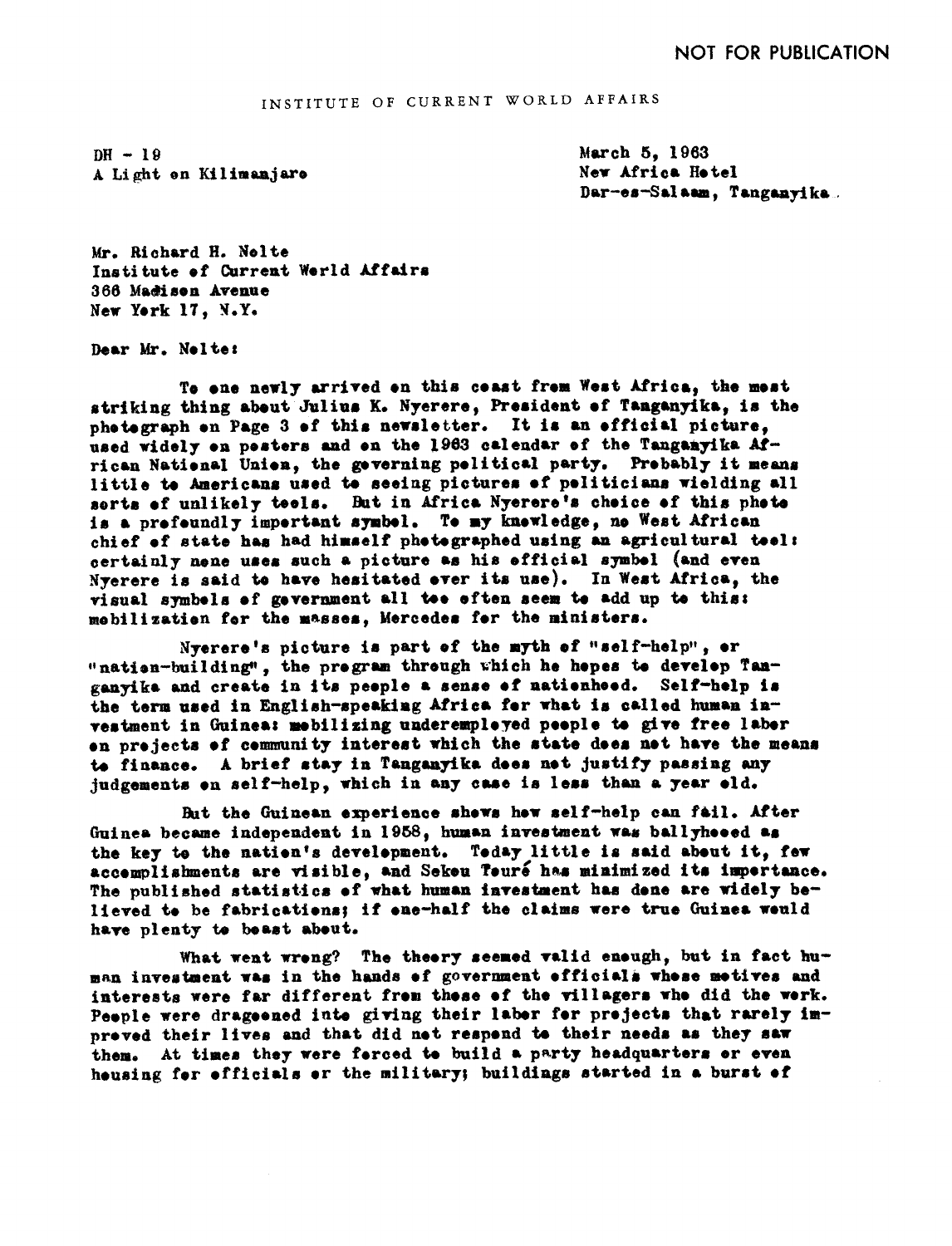enthusiasm were left unfinished or unused. The officials would choose semething that shewed, usually a building, rather than these less visible improvements, for example in agricultural productivity, that<br>might have enlisted peasant support. (See DH-16 for a description might have enlisted peasant support. of what the gevernment has dene in a typical bush tewn.) As Teuré himself says, the people, once disappointed, are much harder to mobilize a second time. There is an ugly contrast between demanding unpaid labor from underfed peasants to save money for the government, and a gevernment that wastes what meney it has en fereign embassies. luxury buying and high-level corruption. Touré is aware of his government's faults - his speeches provide the liveliest criticism of present-day Guinea- but he seems powerless to control the capital city of Conakry, let alone the bush. Though self-criticism is official dectrine, the gevernment prepaganda machine spends an inerdinate amount of its time discussing world issues or denouncing fereign devils (with seme reasen, it must be said, fer the interventions of France and the Soviet Union are certainly responsible for many of Guinea's troubles).

Once the euphoria of independence is gone, self-help in Tanganyika may ge the way of human investment in Guinea. If, as the critics say, many self-help projects are wasted  $-$  dams that de not hold water, reads that lead nowhere or fall apart at the first rains  $-$  the people of Tanganyika are likely to become discouraged and resistant to gevernment prejects. (A certain percentage of and resistant to gevernment projects. failures is understandable, but a certain percentage of successes is necessary if self-help is to become self-sustaining,) What is interesting today is the degree to which Tanganyikan leaders are aware of the dangers - perhaps because they have seen what has happened in West Africa, A seIf-help official and a TANU leader <sup>I</sup> spoke with both mocked the grandstanding and corruption of Ghana and Nigeria: Tanganyika is different, they argued, because it does not have as large an educated class intent on imitating European ways. The selfhelp official, C.D. Mauya, said that self-help projects must be originated in the village itself! the government should only intervene to discourage a project it cannot sustain  $-$  the building of a school. for example, if no teacher is available. The gevernment's regional studies give great emphasis to the villages' "felt needs". Vice President Kawawa said, at a self-help seminar in January: "We cannot expect them (the people) to show interest in our big plans unless we have first supported their little ones, If people want water fer their cattle it is no good first giving them a seheol".

Myerere himself is trying to prevent the division of his country into educated urban elite and rural mass- that is the meaning of his photograph. At every opportunity, Nyerere participates in self-help prejects, and not just while the photographer is there; and he sees to it that his ministers do the same. His public image is simple, and the pomp and circumstance of West Africa are notably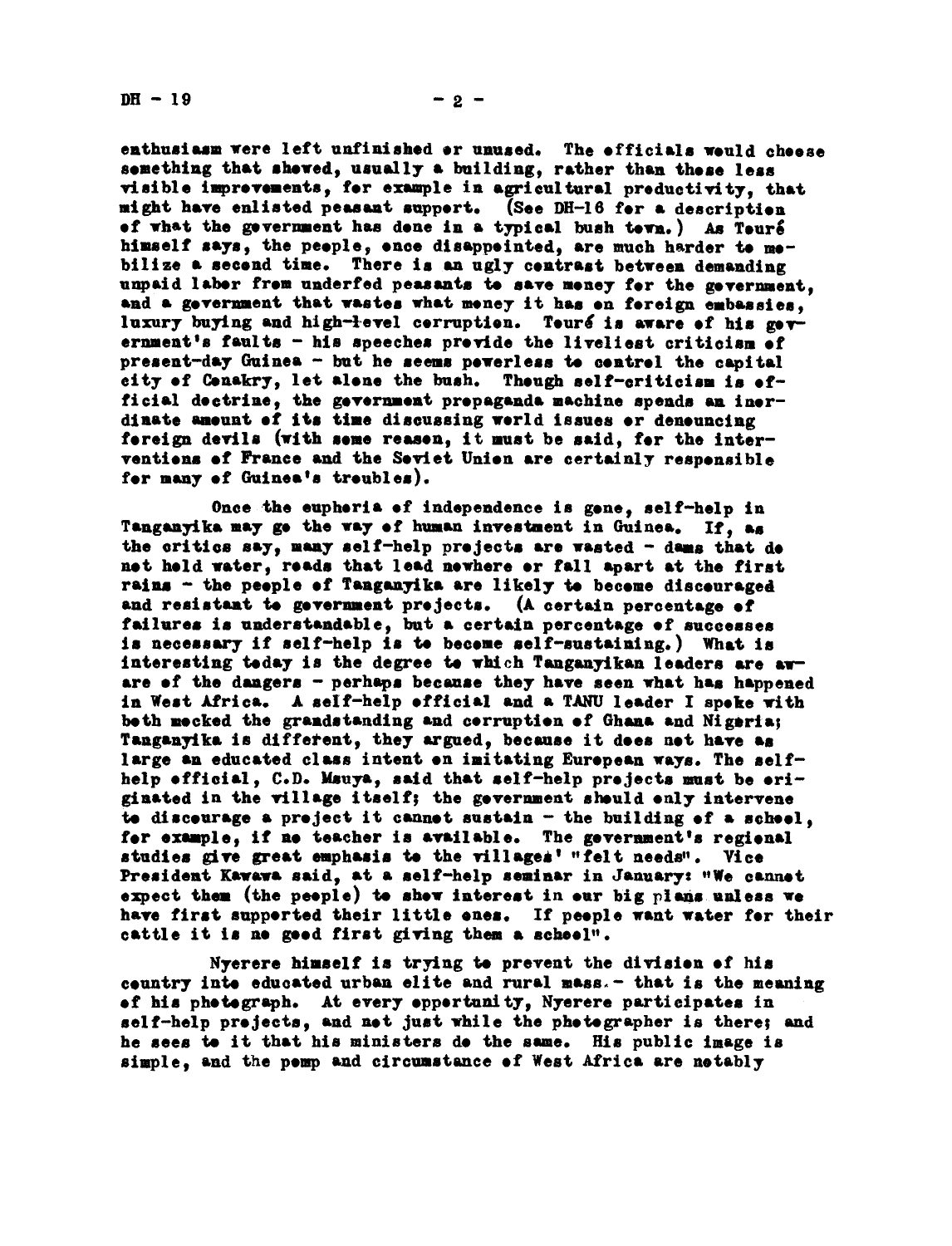